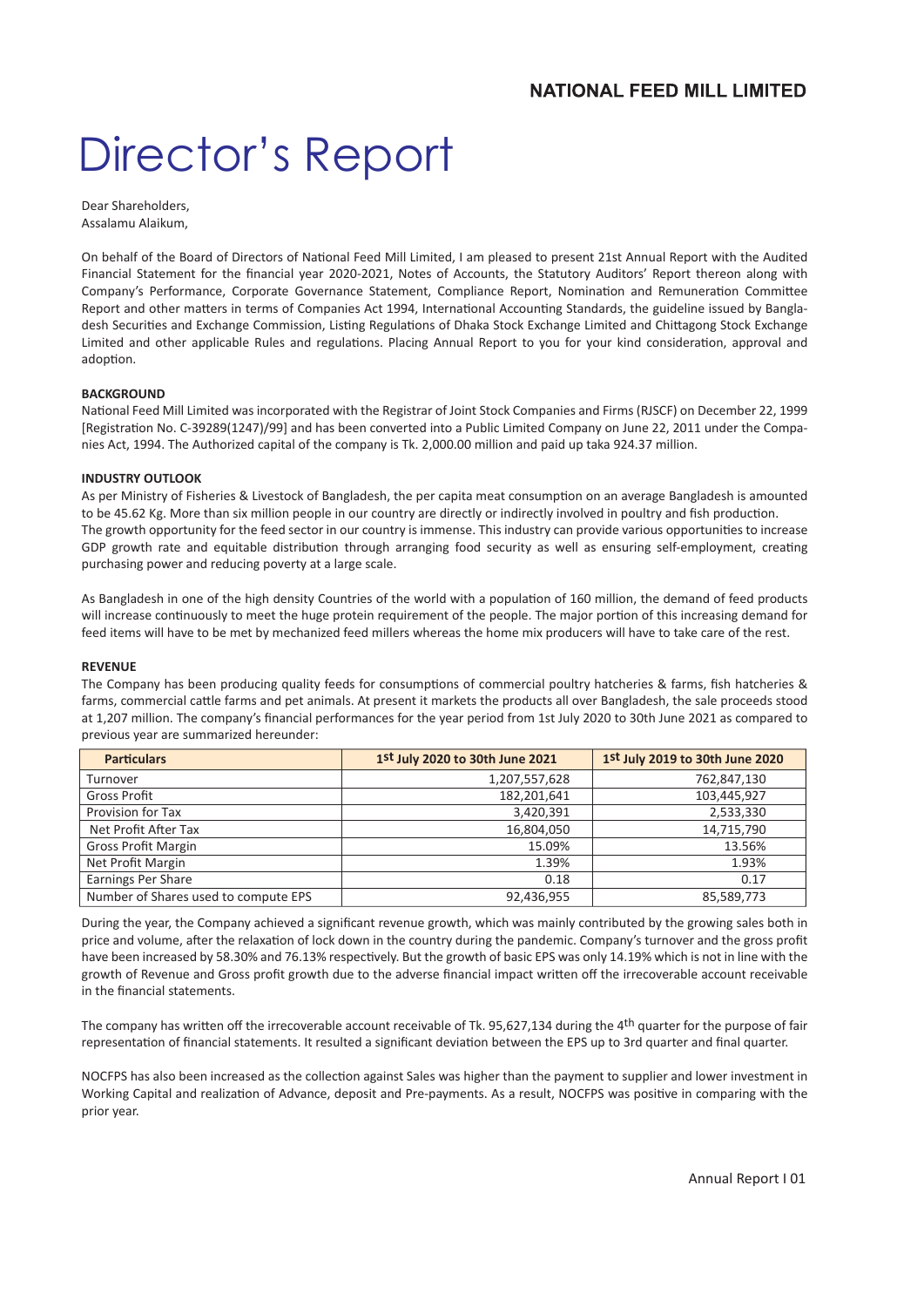#### **Segment- wise Revenue Earning.**

| <b>Particulars</b>     | $1st$ July 20 – June'21 | $1st$ July 19 – June'20 |
|------------------------|-------------------------|-------------------------|
| <b>Broiler Feed</b>    | 565,426,814             | 365,295,752             |
| Laver Feed             | 419,368,889             | 307,896,696             |
| Fish Feed              | 98,714,952              | 56,948,506              |
| Cattle Feed            | 35,049,497              | 12,702,993              |
| <b>Feed Processing</b> | 13.226.914              |                         |
| <b>Floating Feed</b>   | 75,770,562              | 20,003,183              |

# **Risk and concerns**

Changes in the existing global or national policies can have either positive or negative impacts for the company. Any scarcity or price hike of raw materials due to change in policy in the international market might hamper the production and profitability.

Moreover, the performance of the company may be affected by the political and economic instability both in Bangladesh and worldwide. Any instance of political turmoil and disturbance in the country may adversely affect the economy in general.

Similarly, risks and concern of the industry depends on the upcoming Government policy as well. However, the increasing awareness as well as continuing branding campaigns for the product the total sale is expected to increase in future. The company took initiative to moderate its production capacity with the latest technology to minimize the market and technological risk.

For COVID-19 Countrywide frequent lockdown measures by the Government have had negative impact on overall business in 2020-2021. We have faces many challenges to sustain the Company's business growth. This year after lifting of country wide lockdown, we have been able to resume our normal business activities. Hope, company will return its normal states as there is growing demand of poultry products. We are always striving to expand the Company's business and achieve the ultimate goal for the Company.

### Explanation on any reservation, qualification or adverse remarks above Matter of Emphasis

In the Audited Financial Statements for the Years 2020-2021 Auditor express emphasis of matter as under

- 1. We draw attention in the notes # 8 of the financial statements asthe company has written off Tk. 95,627,134 against receivable amount according to IFRS -9 Para-5.5.1 & 5.5.9.
- 2. In the notes # 9.01 Advance, Deposit & Prepayment includes Tk. 49,072,514 out of which Tk. 51,20,299 relates to Karnopur Agro Industries Ltd. and Tk. 43,952,215 to National Hatchery Ltd. which is given as advance without business consideration.
- 3. The Bangladesh Labor (amended) act 2013 requires the company to contribute 5% of its net profit to WPPF. The management has ascertained the amount and made necessary provision but not made any payment which is apparent as noncompliance of the said act. The company shall pay to the Participation fund, the welfare fund, and fund established under section 14 of Bangladesh Workers Welfare Foundation Act, 2006, not later than six months from the close of that year, five percent (5%) of its net profits during such year, the proportion of the Payment to above mentioned funds shall be 80:10:10 respectively.

# **A discussion on Cost of Goods Sold, Gross Profit and Net Profit**

| <b>Particulars</b> | 1st July $20 - 30$ th June' $21$ | 1st July $19 - 30$ th June'20 |
|--------------------|----------------------------------|-------------------------------|
| Cost of Goods Sold | 1.025.355.988                    | 659,401,203                   |
| Gross Profit       | 182,201,641                      | 103,445,927                   |
| Net Profit         | 16,804,050                       | 14,715,790                    |

#### **Discussion on con�nuity of extraordinary gain or loss**

Extraordinary gains or losses refer to infrequent and unusual gain or loss. As for the Company, there was no such gain or loss during the year under reporting.

## **Related Party Transaction**

Related party transactions are presented in note no.9.01 of the financial statements.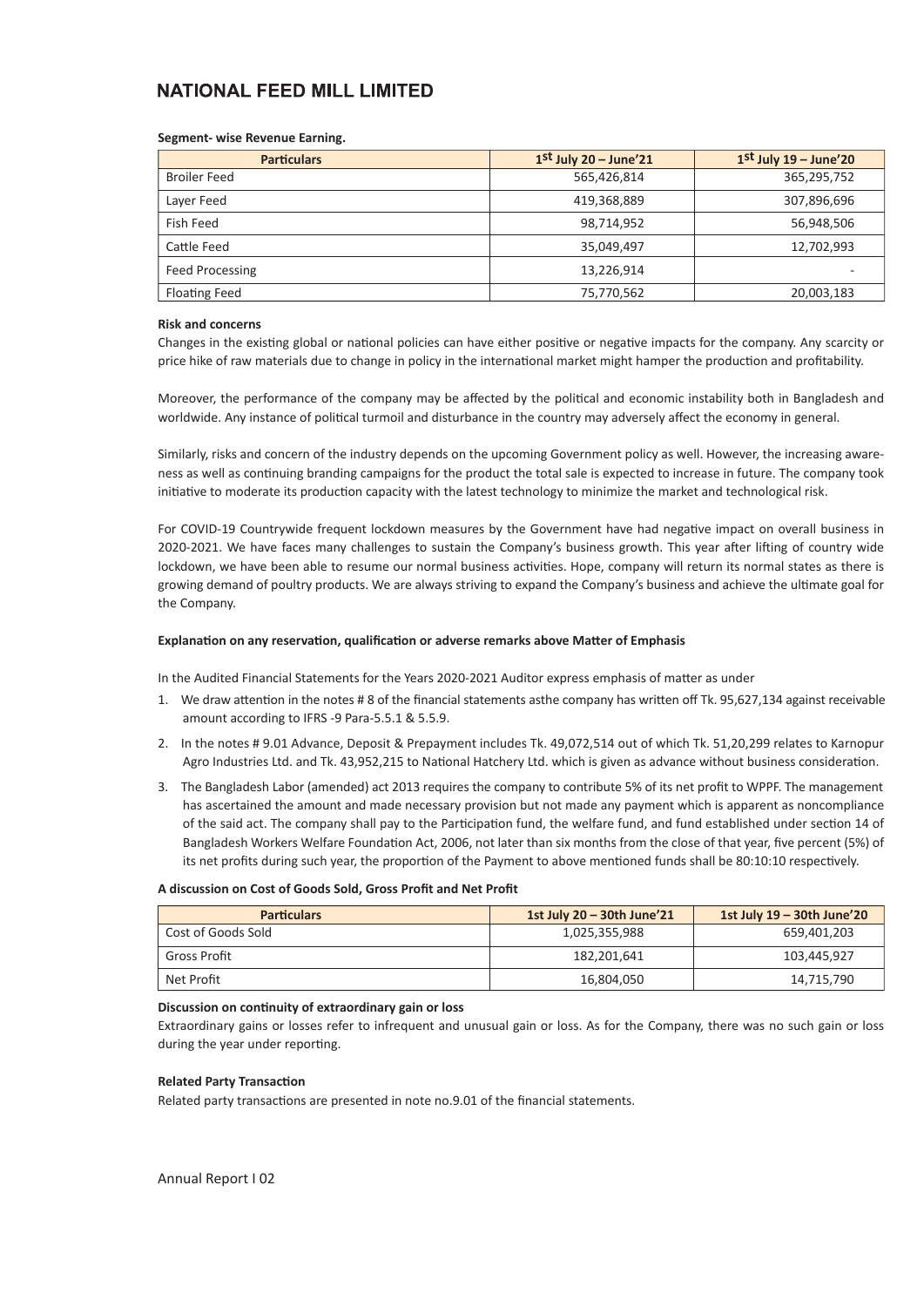## Compliance of Notification No. BSEC/CMRRCD/2006-158/207/Admin/80 dated 03 June 2018.

# **Board Size:**

The number of members of the Board of Directors stands at 07 (including Two Independent Director) which are within the limits given by BSEC.

#### **Company Secretary, Chief Financial Officer, Head of Internal Audit & Compliance as follows:**

| <b>Company Secretary</b>                        | : Md. Arifur Rahman |
|-------------------------------------------------|---------------------|
| <b>Chief Financial Officer</b>                  | : Md. Firoj Alam    |
| <b>Head of Internal Audit &amp; Compliances</b> | : Mahamudullah      |

#### **External Statutory Auditors**

The BSEC guidelines are being strictly followed in engaging statutory Auditors for the company.

#### **Maintaining a website**

The company has been maintaining an official website, i.e. www.nationalgroup-bd.com which is linked with the website of the stock exchange.

#### **Subsidiary Company**

The company has no subsidiary company.

#### **Du�es of CEO & CFO**

The provision of BSEC regulations have been compiled in the Annual Report.

#### **Managing Directors' Appointment and Re-Appointment**

With regard to the appointment, retirement and re appointment of Managing Directors, the company is governed by its Articles of Association, the Companies Act. 1994 and other related legislations. Accordingly, the Managing Directors of the Board will retire in the annual general meeting and are eligible for re-appointment. As per Articles of Association he applied for re-appointment for another five-year term. Board also recommended and forwarded his proposal to the up-coming 21st Annual General Meeting for approval. Board also proposes that terms & conditions for this tenure will remain same.

#### **Directors' Appointment and Re-Appointment**

With regard to the appointment, retirement and re appointment of Managing Directors, the company is governed by its Articles of Association, the Companies Act. 1994 and other related legislations. Accordingly, the following Directors of the Board will retire in the annual general meeting and both are eligible for re-appointment. The directors are:

- **1. Mr. Adib Hossain Babul**
- **2. Mr. Rezaul Karim**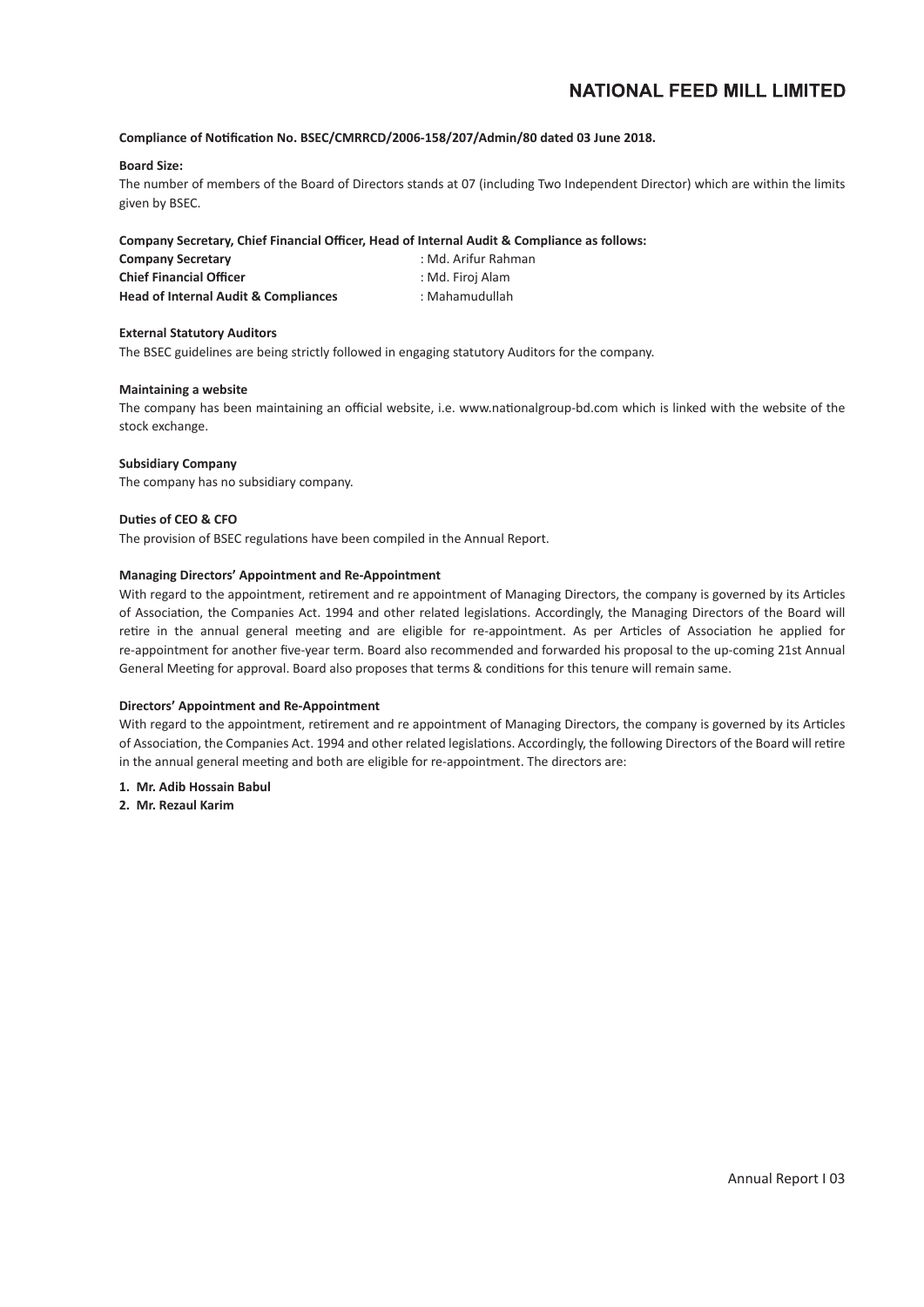## **The Pattern of Shareholding**

As per condition 1(5)(xxiii) of the corporate governance code issued by BSEC, the shareholding pattern as on30 June, 2021 is shown as below:

| Name of the shareholders                                                                                                      | <b>Position</b>                                | <b>Shares Held</b> | ℅      |
|-------------------------------------------------------------------------------------------------------------------------------|------------------------------------------------|--------------------|--------|
| Parent/Subsidiary/Associated companies and other<br>А.<br>related parties                                                     |                                                | N                  |        |
| Directors Chief Executive Officer, Chief Financial Officer, Company Secretary, Head of Internal Audit & Compliances and<br>В. |                                                |                    |        |
| their Spouse and Minor Children                                                                                               |                                                |                    |        |
| Farida Jahan Babul                                                                                                            | Chairman                                       | 3,965,502          | 4.29%  |
| Akther Hossain Babul                                                                                                          | <b>Managing Director</b>                       | 16,122,109         | 17.44% |
| Adib Hossain Babul                                                                                                            | Director                                       | 4,281,555          | 4.63%  |
| Rezaul Karim                                                                                                                  | Director                                       | 1,865,872          | 2.02%  |
| Lipy Sultana Karim                                                                                                            | Director                                       | 1,865,872          | 2.02%  |
| Md. Ziaur Rahman Mazumder                                                                                                     | Independent Director                           | Nil                |        |
| Mahbub Hasan                                                                                                                  | Independent Director                           | Nil                |        |
| Md. Firoj Alam                                                                                                                | <b>Chief Financial Officer</b>                 | Nil                |        |
| Md. Arifur Rahman                                                                                                             | <b>Company Secretary</b>                       | Nil                |        |
| Mahamudullah                                                                                                                  | <b>Head of internal Audit</b><br>& Compliances | Nil                |        |
| <b>Executives (Top 5 Salaried employees)</b><br>C.                                                                            |                                                |                    |        |
| Md. Shakil Parvez                                                                                                             | Nil                                            | Nil                | Nil    |
| Md. Anwar Hossain                                                                                                             | Nil                                            | Nil                | Nil    |
| Mirza Nurul Amin                                                                                                              | Nil                                            | Nil                | Nil    |
| Bablu Kumar Dey                                                                                                               | Nil                                            | Nil                | Nil    |
| Md. Abu Bakar Siddeque                                                                                                        | Nil                                            | Nil                | Nil    |
| Shareholders holding 10% or more voting interest in<br>D.<br>the company:                                                     |                                                |                    |        |
| Akther Hossain babul                                                                                                          | <b>Managing Director</b>                       | 16,122,109         | 17.44% |

# **Board Meeting and Attendance**

During the year 8 (Eight) Board Meetings were held. The attendance record of the directors is as given below.

| <b>Name of Directors</b>                                   | Attendance |
|------------------------------------------------------------|------------|
| Mrs. Farida Jahan Babul                                    |            |
| Mr. Akther Hossain Babul                                   |            |
| Mr. Adib Hossain Babul                                     |            |
| Mr. Rezaul Karim                                           |            |
| Mrs. Lipi Sultana Karim                                    |            |
| Mr. A. Mannan Mir (Retired on December 2020)               |            |
| Mr. SM Nurul Alam Chowdhury (Retired on December 2020)     |            |
| Mr. Md. Ziaur Rahman Mazumder (Appointed on December 2020) |            |
| Mr. Mahbub Hasan (Appointed on December 2020)              |            |

#### **Reporting and Compliance of Corporate Governance**

The company has complied with the condition of the corporate governance code 2018 of the Bangladesh Securities and Exchange Commission Dated June 03, 2018. Details Compliance Status on Corporate governance code along with the corporate governance code Certificate is shown as corporate governance Annexure B & C of this annual report.

# **Directors Remuneration**

Directors Remuneration shown in accounts note # 24.02.02 (Managing Director remuneration) and note # 25 (Director Remuneration)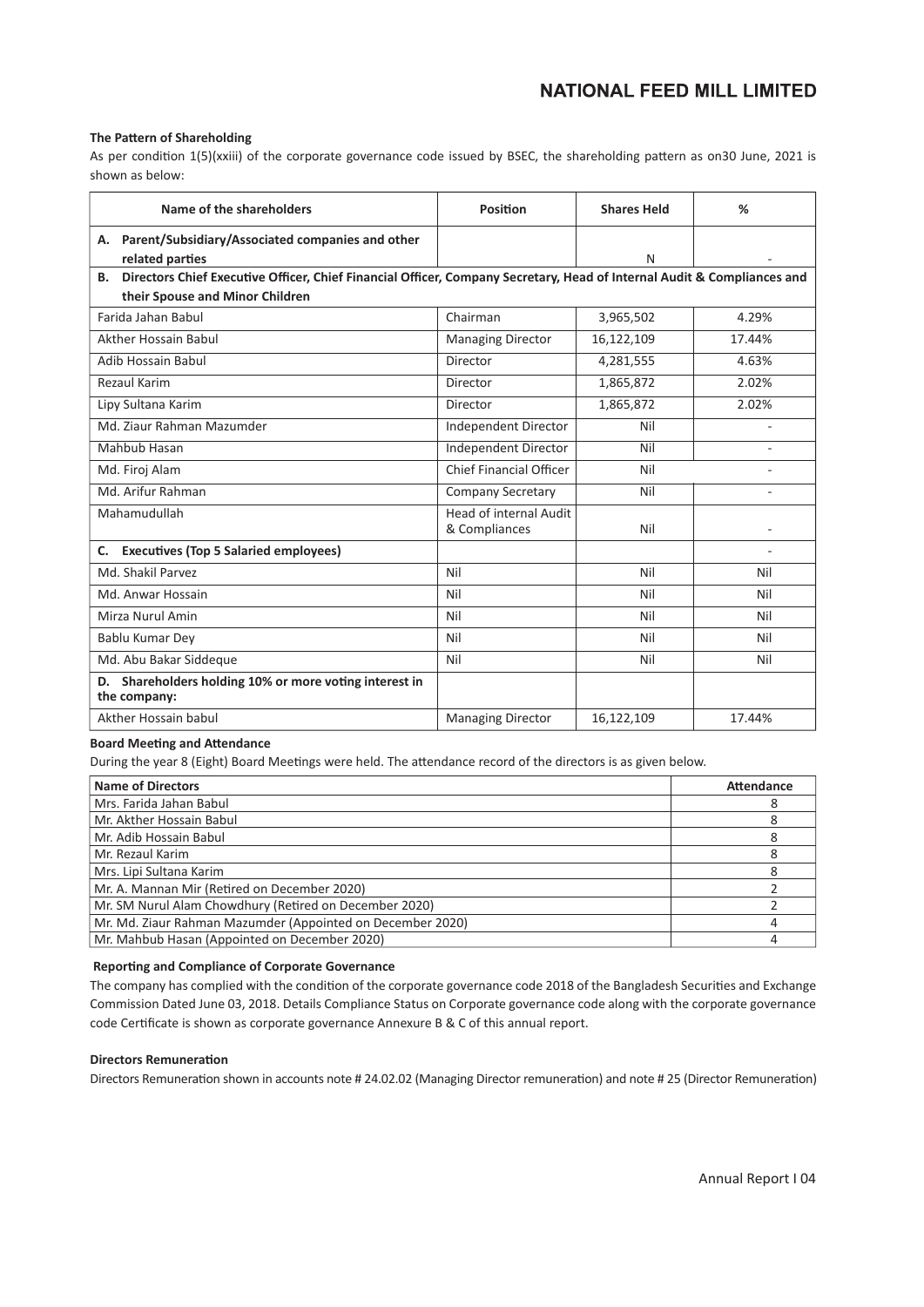#### **Directors statements on Financial reports:**

In accordance with the Bangladesh Securities and Exchange Commission Notification No. BSEC/CMRRCD/2006-**158/207/Admin/80 dated 03 June,2018, the Directors are pleased to confirm the following:** 

- i. The financial statements together with notes thereon have been drawn up in conformity with the Companies Act. 1994 and Bangladesh Securities and Exchange Rules 1987. These statements present fairly the companies state of affairs, the result of its operations, cash flow and changes in equity.
- ii. Proper books and accounts of the company have been maintained.
- iii. Appropriate accounting policies have been applied consistently in preparation of the financial statements and the accounting estimates are based on reasonable and prudent judgment.
- iv. The International Financial Reporting standards, as applicable in Bangladesh, have been followed in the preparation of the financial statements.
- v. The system of internal control is sound and has been implemented and monitored effectively.
- vi. No bonus shares or stock dividend has been or shall be declared as interim dividend.
- vii. Minority shareholders have been protected from abusive actions by, or in the interest of, controlling shareholders acting either directly or indirectly and have effective means of redress.

#### **Internal Control**

The Board has ultimate responsibilities to establish the effective system of internal control. To ensure internal control regarding risk management, financial control and compliance legislation, the company already has a strong internal audit department to ensure internal control and compliance.

#### **Going Concern**

While approving the financial statements, the directors have made appropriate enquiries and analyzed the significant financial, operating as well as other indicators for enabling them to understand the ability of the company to continue its operation for a foreseeable period. Directors are convinced and have a reasonable expectation that the company has adequate resource to continue its operation consistently for the foreseeable future. Therefore, the company adopted the going concern basis in preparing the financial statements.

#### **Significant deviation of Operating Result**

Significant deviation from the last year's operating result of the Company has been discussed in the accounts note No. 2.13 & 2.14.

#### **Dividend**

The Board of Directors has recommended @1% stock dividend for all Shareholders for the existing shareholders for the year of 1st July 2020 to 30thJune 2021 subject to the approval of Shareholders in the upcoming AGM subject to approval of the BSEC and the dividend entitled to the persons whose names will appear in the share register of the company and/or depository register of CDBL which record date will be notified after BSEC permission.

#### **Statutory Auditors**

The Auditors of the Company, M/s. Ahmed Zaker & Co. Chartered Accountants, Green City Edge(Level-10),89 Kakrail, Dhaka-1000, were appointed as Auditor of the Company in the 20th Annual General Meeting of the Company has carried out the audit for the year ended 30 June 2021.

M/s. Ahmed Zaker & Co. Chartered Accountants, Green City Edge(Level-10),89 Kakrail, Dhaka-1000, the auditor of the Company retires at this meeting and expressed their willingness for to be re-appointed for the year 2021-2022. The Board after due consideration of the proposal made by the Audit Committee recommends for re-appointment to M/s. Ahmed Zaker & Co. Chartered Accountant, Green City Edge(Level-10),89 Kakrail, Dhaka-1000, as statutory audit for the year 2021-2022

# **Professionals for Compliance of Corporate Governance Code**

The board has appointed M/s. Mazumdar Sikder and Associates Cost & Management Accounts, 105/A 3rd Floor, Kakrail, Dhaka 1000 who were appointed as professionalas for Report on Compliance of Corporate Governance Codes of the company in the 20<sup>th</sup> Annual General Meeting of the Company has carried out for the year ended 30 June 2021.They will retire this General meeting and M/s Dewan Nazrul Islam Chartered Accountants, Hasan Court(10th floor), 23/A Mo�jheel C/A, Dhaka-1000 has expressed

Annual Report I 05